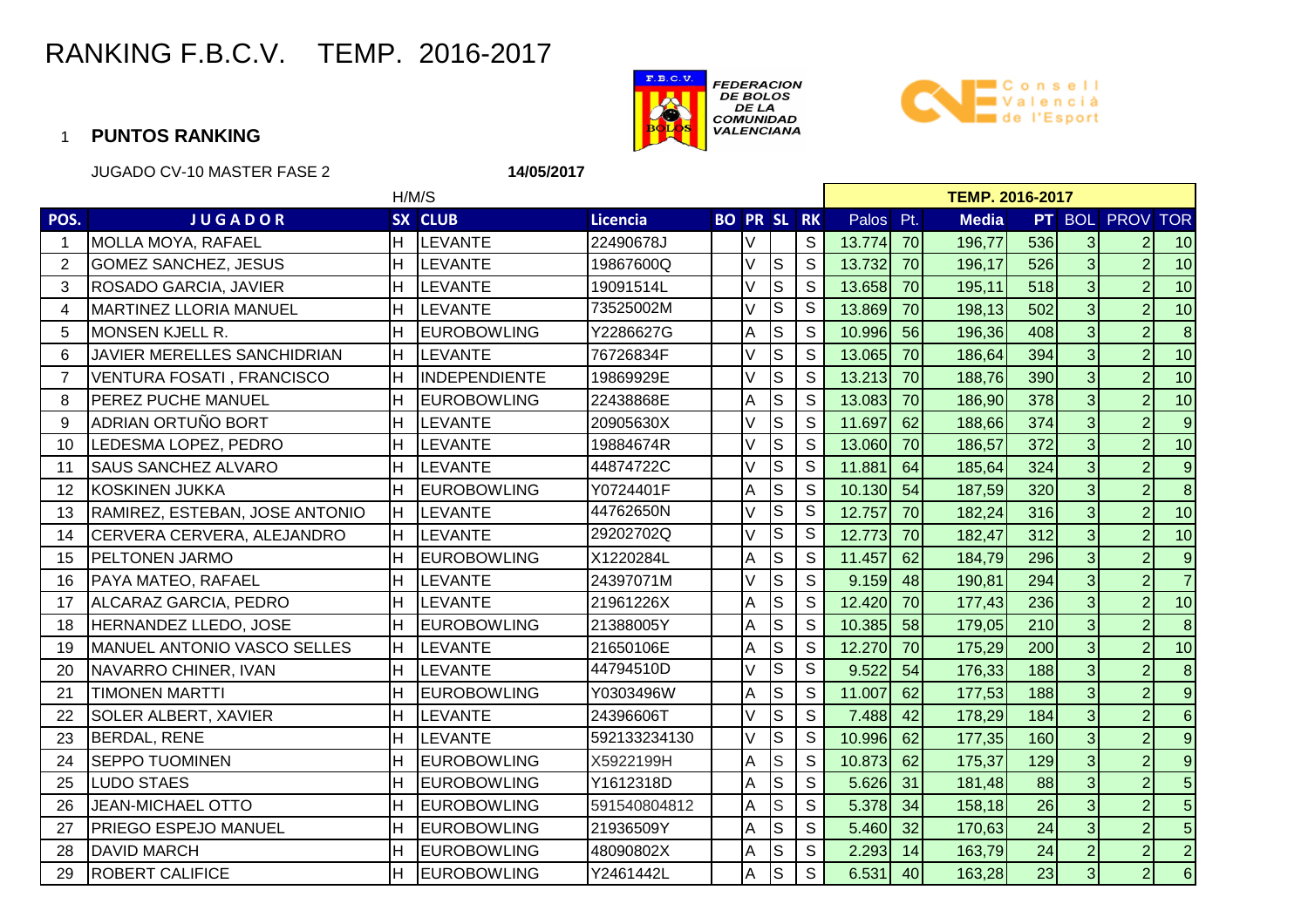



|      | <b>JUGADO CV-10 MASTER FASE 2</b><br>14/05/2017 |       |                             |                 |                    |        |   |  |                        |                 |              |  |                |                 |                         |  |  |  |
|------|-------------------------------------------------|-------|-----------------------------|-----------------|--------------------|--------|---|--|------------------------|-----------------|--------------|--|----------------|-----------------|-------------------------|--|--|--|
|      |                                                 | H/M/S |                             |                 |                    |        |   |  | <b>TEMP. 2016-2017</b> |                 |              |  |                |                 |                         |  |  |  |
| POS. | <b>JUGADOR</b>                                  |       | SX CLUB                     | <b>Licencia</b> | <b>BO PR SL RK</b> |        |   |  | Palos Pt.              |                 | <b>Media</b> |  |                | PT BOL PROV TOR |                         |  |  |  |
| 30   | <b>MARKO PALOMAKI</b>                           | H.    | <b>EUROBOWLING</b>          | PW4634039       |                    | Α      |   |  | 2.409                  | 12              | 200,75       |  |                | $\overline{2}$  | $\overline{2}$          |  |  |  |
| 31   | <b>JOEL GRILLO</b>                              | H.    | <b>LEVANTE</b>              | 2662968M        |                    | $\vee$ |   |  | 7.975                  | 40              | 199,38       |  | 3 <sup>1</sup> | $\overline{2}$  | $6\overline{6}$         |  |  |  |
| 32   | QUEREDA FERRE LORENZO                           | H     | <b>EUROBOWLING</b>          | 52776110B       |                    | Α      | S |  | 5.532                  | 28              | 197,57       |  | $\overline{3}$ | $\overline{2}$  | $\overline{4}$          |  |  |  |
| 33   | <b>SOLER ALBERT, OSCAR</b>                      | H     | <b>LEVANTE</b>              | 44884476E       |                    |        |   |  | 3.908                  | 20              | 195,40       |  | $\overline{2}$ | $\overline{2}$  | $\overline{3}$          |  |  |  |
| 34   | CARRAL MARQUES JUAN JOSE                        | lH.   | <b>EUROBOWLING</b>          | 30632618-E      |                    | A      |   |  | 7.906                  | 42              | 188,24       |  | 3              | $\overline{2}$  | $6\overline{6}$         |  |  |  |
| 35   | <b>CUERDA CABEZUELO, ANGEL</b>                  | lн    | <b>LEVANTE</b>              | 22613449X       |                    | V      |   |  | 9.005                  | 48              | 187,60       |  |                | $\overline{2}$  | $\overline{7}$          |  |  |  |
| 36   | <b>GARCIA JUAN, ALEJANDRO</b>                   | H     | <b>BOLOTOMIZADOS</b>        | 48688828J       |                    | $\vee$ |   |  | 3.736                  | 20              | 186,80       |  |                |                 | $\overline{3}$          |  |  |  |
| 37   | <b>TONY RAY</b>                                 | H     | <b>EUROBOWLING</b>          |                 |                    | A      |   |  | 1.115                  | $6\phantom{1}6$ | 185,83       |  |                | $\mathbf{1}$    | $\overline{1}$          |  |  |  |
| 38   | <b>AKI JAAKKOLA</b>                             | lн    | <b>EUROBOWLING</b>          | Y2684814-S      |                    | $\vee$ |   |  | 1.113                  | $6\phantom{1}6$ | 185,50       |  |                |                 | $\overline{1}$          |  |  |  |
| 39   | BERMUDEZ GONZALEZ ANTONIO                       | H.    | <b>EUROBOWLING</b>          | 23198766T       |                    | Α      |   |  | 11.473                 | 62              | 185,05       |  | 3              | $\overline{2}$  | $\overline{9}$          |  |  |  |
| 40   | <b>ESTEBAN SANZ, BENJAMIN</b>                   | lH.   | <b>LEVANTE</b>              | 22636539P       |                    | V      |   |  | 7.710                  | 42              | 183,57       |  | $\overline{2}$ | $\overline{2}$  | $\boldsymbol{6}$        |  |  |  |
| 41   | <b>MARTINEZ SALAS PEDRO</b>                     | lн    | <b>EUROBOWLING</b>          | 22968054-R      |                    | A      |   |  | 2.169                  | 12              | 180,75       |  | $\overline{2}$ |                 | $\overline{2}$          |  |  |  |
| 42   | FONT BERNABEU, VICENTE ANTONIO                  | H.    | <b>LEVANTE</b>              | X7804638W       |                    | V      |   |  | 8.511                  | 48              | 177,31       |  | 3              | $\overline{2}$  | $\overline{7}$          |  |  |  |
| 43   | <b>MUÑOZ ANDRES JOSE</b>                        | lH.   | <b>INDEPENDIENTE</b>        | 21387071-S      |                    | A      |   |  | 1.056                  | 6               | 176,00       |  |                |                 | $\overline{1}$          |  |  |  |
| 44   | <b>KEIJO LILKANEN</b>                           | H     | <b>EUROBOWLING</b>          | Y1283711A       |                    | A      |   |  | 1.053                  | $6\phantom{1}6$ | 175,50       |  |                |                 | $\vert$ 1               |  |  |  |
| 45   | <b>SANCHIS NAVARRO BORJA</b>                    | H     | <b>LEVANTE</b>              | 54012082D       |                    | V      |   |  | 2.453                  | 14              | 175,21       |  |                |                 | $\overline{2}$          |  |  |  |
| 46   | BERENGUER SEPULCRE ANTONIO                      | H.    | <b>EUROBOWLING</b>          | 21931235E       |                    | A      |   |  | 10.783                 | 62              | 173,92       |  | 3              | $\overline{2}$  | $\overline{9}$          |  |  |  |
| 47   | <b>GARCIA MARTINEZ, JOSE M.</b>                 | H     | LEVANTE                     | 19413977J       |                    | V      |   |  | 2.410                  | 14              | 172,14       |  |                |                 | $\overline{2}$          |  |  |  |
| 48   | JOSE LUIS BENITEZ ALBORCH                       | lн    | <b>LEVANTE</b>              | 53753612J       |                    | V      |   |  | 6.176                  | 36              | 171,56       |  |                |                 | $\overline{5}$          |  |  |  |
| 49   | <b>FERRANDIZ PASTOR ANDRES</b>                  | H     | <b>SAN VICENTE</b>          | 21347407A       |                    | A      |   |  | 7.168                  | 42              | 170,67       |  | 3              | $\overline{2}$  | $6\overline{6}$         |  |  |  |
| 50   | <b>MORLANES FURIO, PABLO</b>                    | H     | <b>BOLOTOMIZADOS</b>        | 24359796-J      |                    | V      |   |  | 2.044                  | 12              | 170,33       |  |                | $\overline{2}$  | $\overline{2}$          |  |  |  |
| 51   | <b>BROCHMANN, HELGE</b>                         | lн    | <b>EUROBOWLING</b>          | 27492191        |                    | A      |   |  | 1.332                  | 8               | 166,50       |  |                |                 | $\vert$ 1               |  |  |  |
| 52   | <b>FERREIRA PEREIRA, JUAN CARLOS</b>            | H.    | <b>LEVANTE</b>              | Y4974141-Z      |                    |        |   |  | 1.322                  | $\overline{8}$  | 165,25       |  |                |                 | $\vert$ 1               |  |  |  |
| 53   | MARI BAYARRI, VICENTE                           | Н     | <b>LEVANTE</b>              | 19368017Q       |                    | V      |   |  | 5.269                  | 32              | 164,66       |  | 3              | $\overline{2}$  | $\overline{5}$          |  |  |  |
| 54   | <b>JUAN ANTONIO CASTILLO</b>                    | H     | <b>LEVANTE</b>              | 19824417G       |                    | V      |   |  | 4.281                  | 26              | 164,65       |  | $\overline{3}$ | $\overline{2}$  | $\overline{\mathbf{4}}$ |  |  |  |
| 55   | <b>HILL BARRY</b>                               | H     | <b>EUROBOWLING</b>          | X7526221T       |                    | A      |   |  | 1.955                  | 12              | 162,92       |  |                |                 | $\overline{2}$          |  |  |  |
| 56   | <b>SEVERINSEN, ODDVAR</b>                       | H     | CLUB EUROBOWLING X6045425-J |                 |                    | A      |   |  | 2.590                  | 16              | 161,88       |  | $\overline{2}$ | $\overline{c}$  | $\overline{2}$          |  |  |  |
| 57   | <b>VICENTE POZO MARTIN</b>                      | H     | LEVANTE                     | 20151996V       |                    | V      |   |  | 3.231                  | 20              | 161,55       |  | $\overline{2}$ | $\overline{2}$  | $\overline{3}$          |  |  |  |
| 58   | <b>MIGUEL LEAL REQUENA</b>                      | lн    | <b>LEVANTE</b>              | 70483424Q       |                    | lv.    |   |  | 6.003                  | 38              | 157,97       |  | $\overline{2}$ | $\overline{2}$  | $5\overline{)}$         |  |  |  |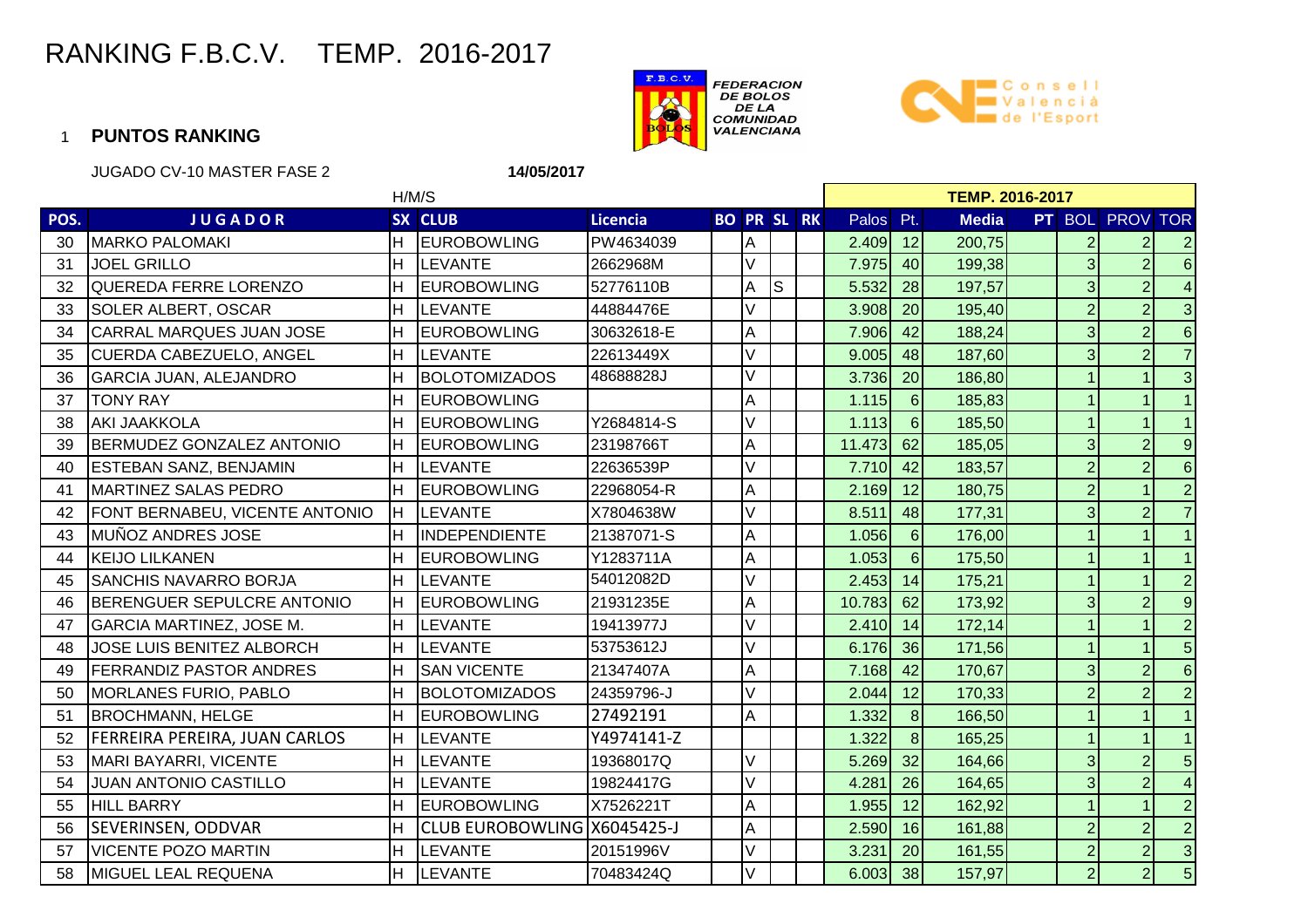



|                | <b>JUGADO CV-10 MASTER FASE 2</b><br>14/05/2017 |     |                              |                 |                 |                         |             |   |                        |                 |              |     |                |                        |                         |  |  |  |
|----------------|-------------------------------------------------|-----|------------------------------|-----------------|-----------------|-------------------------|-------------|---|------------------------|-----------------|--------------|-----|----------------|------------------------|-------------------------|--|--|--|
|                |                                                 |     | H/M/S                        |                 |                 |                         |             |   | <b>TEMP. 2016-2017</b> |                 |              |     |                |                        |                         |  |  |  |
| POS.           | <b>JUGADOR</b>                                  |     | SX CLUB                      | <b>Licencia</b> |                 | <b>BO PR SL RK</b>      |             |   | Palos Pt.              |                 | <b>Media</b> |     |                | <b>PT</b> BOL PROV TOR |                         |  |  |  |
| 59             | FERNANDEZ, REINALDO                             | H.  | <b>BOLOTOMIZADOS</b>         | X7697899Y       |                 |                         |             |   | 933                    | 6               | 155,50       |     |                |                        |                         |  |  |  |
| 60             | <b>BAKER, MEL</b>                               | H   | <b>INDEPENDIENTE</b>         | X6188624-Z      |                 | Α                       |             |   | 3.716                  | 24              | 154,83       |     | 3              | $\overline{2}$         | $\mathbf{3}$            |  |  |  |
| 61             | <b>PRIEGO VALLADARES ANTONIO</b>                | H   | <b>EUROBOWLING</b>           | 33488967R       |                 | A                       |             |   | 3.066                  | 20              | 153,30       |     |                | $\overline{2}$         | $\omega$                |  |  |  |
| 62             | <b>SERRANO BAUSET, ADRIAN</b>                   | H   | <b>INDEPENDIENTE</b>         | 33568301-P      |                 |                         |             |   | 2.436                  | 16              | 152,25       |     | $\overline{2}$ | $\overline{2}$         | $\overline{2}$          |  |  |  |
| 63             | <b>HELGUE BROCKMANN</b>                         | H.  | <b>EUROBOWLING</b>           | 27492191        |                 | A                       |             |   | 2.115                  | 14              | 151,07       |     | $\overline{2}$ | $\overline{2}$         | $\overline{2}$          |  |  |  |
| 64             | BENITEZ MARI, JOSE LUS                          | H   | <b>INDEPENDIENTE</b>         | 20784081-Q      |                 |                         |             |   | 3.303                  | 22              | 150,14       |     |                |                        | $\overline{2}$          |  |  |  |
| 65             | ROMERO MORENO, JOSE                             | H.  | <b>SAN VICENTE</b>           | 19875449E       |                 | A                       |             |   | 5.364                  | 36              | 149,00       |     | 3              | $\overline{2}$         | $\overline{5}$          |  |  |  |
| 66             | MUÑOZ RECHE DIEGO                               | H.  | <b>EUROBOWLING</b>           | 51591209R       |                 | $\vee$                  |             |   | 2.053                  | 14              | 146,64       |     | $\overline{2}$ | $\overline{2}$         | $\overline{2}$          |  |  |  |
| 67             | SABORIT MELIA, RAFAEL                           | H   | CLUB INDEPENDIENTE33570183-G |                 |                 |                         |             |   | 1.123                  | 8               | 140,38       |     |                |                        | $\overline{1}$          |  |  |  |
| 68             | CHRISTIAN MARTINEZ VIDUEIRA                     |     | H LEVANTE                    | 23323325Z       |                 | $\vee$                  |             |   | 5.781                  | 42              | 137,64       |     | $\overline{3}$ | $\overline{2}$         | $6\overline{6}$         |  |  |  |
| 69             | <b>RAUL FELIPE GALAN</b>                        | H   | <b>LEVANTE</b>               | 46875510S       |                 | $\vee$                  |             |   | 3.575                  | 26              | 137,50       |     | 3              | $\overline{2}$         | $\overline{\mathbf{4}}$ |  |  |  |
| 70             | <b>BOX TOMAS, ANTONIO</b>                       | lH. | CLUB INDEPENDIENTE74176135-P |                 |                 | A                       |             |   | 3.237                  | 24              | 134,88       |     | $\overline{3}$ | $\overline{2}$         | $\omega$                |  |  |  |
| 71             | ZAMORA RODRGIUEZ, FCO. JAVIER                   | H.  | INDEPENDIENTE                | 48364003-V      |                 | A                       |             |   | 2.152                  | 16              | 134,50       |     |                | $\overline{2}$         | $\overline{2}$          |  |  |  |
| $\overline{1}$ | <b>ESTEVE MARTINEZ, DOLORES</b>                 | M   | <b>LEVANTE</b>               | 21976866K       | 10 <sup>°</sup> | IA.                     | S           | S | 12.141                 | 70              | 173,44       | 710 | 3 <sub>l</sub> | $\overline{2}$         | 10                      |  |  |  |
| $\overline{2}$ | <b>MOLLA MOYA ALICIA</b>                        | Iм  | <b>LEVANTE</b>               | 44850234G       | 10              |                         |             | S | 11.051                 | 64              | 172,67       | 710 | $\overline{3}$ | $\overline{2}$         | 9                       |  |  |  |
| 3              | <b>ALBERT PORTA, MILAGROS</b>                   | M   | <b>LEVANTE</b>               | 20387132L       | 10              |                         |             | S | 11.399                 | 68              | 167,63       | 620 | $\overline{3}$ | $\overline{2}$         | 10                      |  |  |  |
| 4              | <b>FERNANDEZ DOMINGUEZ, AURORA</b>              | M   | <b>LEVANTE</b>               | 22662038T       | 10              |                         | $\vert$ S   | S | 11.097                 | 70              | 158,53       | 518 | $\overline{3}$ | $\overline{2}$         | 10                      |  |  |  |
| 5              | KOSKI PIRJO                                     | lм  | <b>EUROBOWLING</b>           | X7250587K       | 10              | A                       | $\mathsf S$ | S | 4.849                  | 32              | 151,53       | 274 | $\overline{3}$ | $\overline{2}$         | $5\overline{)}$         |  |  |  |
| 6              | <b>ALBERTE HUBERT</b>                           | ΙM  | <b>EUROBOWLING</b>           | 591480545472    | 10              | A                       | S           | S | 5.214                  | 34              | 153,35       | 268 | $\overline{3}$ |                        | $\overline{5}$          |  |  |  |
| $\overline{7}$ | Mª JESUS PEREZ HERVAS                           | M   | <b>EUROBOWLING</b>           | 21483097Q       | 10              | A                       | $\mathsf S$ | S | 1.005                  | $6\phantom{1}6$ | 167,50       | 60  |                |                        | $\overline{1}$          |  |  |  |
| 8              | AILSBY, LYNNE                                   | IМ  | LEVANTE                      | X2653063J       | 10              | IΑ                      |             |   | 6.151                  | 36              | 170,86       |     | 3              | $\overline{2}$         | $5\overline{)}$         |  |  |  |
| 9              | <b>LESLEY ANN GAMBLEN</b>                       | M   | <b>LEVANTE</b>               | X7804638W       | 10 <sup>°</sup> | IА                      |             |   | 994                    | 6               | 165,67       |     |                |                        | $\vert$ 1               |  |  |  |
| 10             | <b>BUENAVENTURA RUIZ</b>                        | M   | <b>ILICITANO</b>             | 21426074-X      | 10              | <b>A</b>                |             |   | 974                    | $6\phantom{1}$  | 162,33       |     |                |                        | $\mathbf{1}$            |  |  |  |
| 11             | <b>AURORA CARTAGENA</b>                         | M   | <b>TORREJON</b>              | 53257138V       | 10              | V                       |             |   | 1.238                  | 8               | 154,75       |     |                |                        | 1                       |  |  |  |
| 12             | <b>ASUNCION SEGURA</b>                          | M   | <b>ILICITANO</b>             | 21960081A       | 10              | <b>A</b>                |             |   | 914                    | $6\phantom{1}$  | 152,33       |     |                |                        | $\overline{1}$          |  |  |  |
| 13             | <b>HILL BETTY</b>                               | ΙM  | <b>EUROBOWLING</b>           | X7526397S       | $10$ A          |                         |             |   | 2.981                  | 20              | 149,05       |     |                |                        | $\overline{3}$          |  |  |  |
| 14             | <b>THORPE, JULIE</b>                            | M   | <b>EUROBOWLING</b>           | X5586862-R      |                 | A                       |             |   | 1.185                  | 8               | 148,13       |     |                |                        | $\vert$ 1               |  |  |  |
| 15             | BLASCO ESTELLES, M JOSE                         | M   | <b>LEVANTE</b>               | 55259624-L      | 10              | $\mathsf{I} \mathsf{V}$ |             |   | 833                    | $6 \mid$        | 138,83       |     | 1              | 1                      | $\mathbf{1}$            |  |  |  |